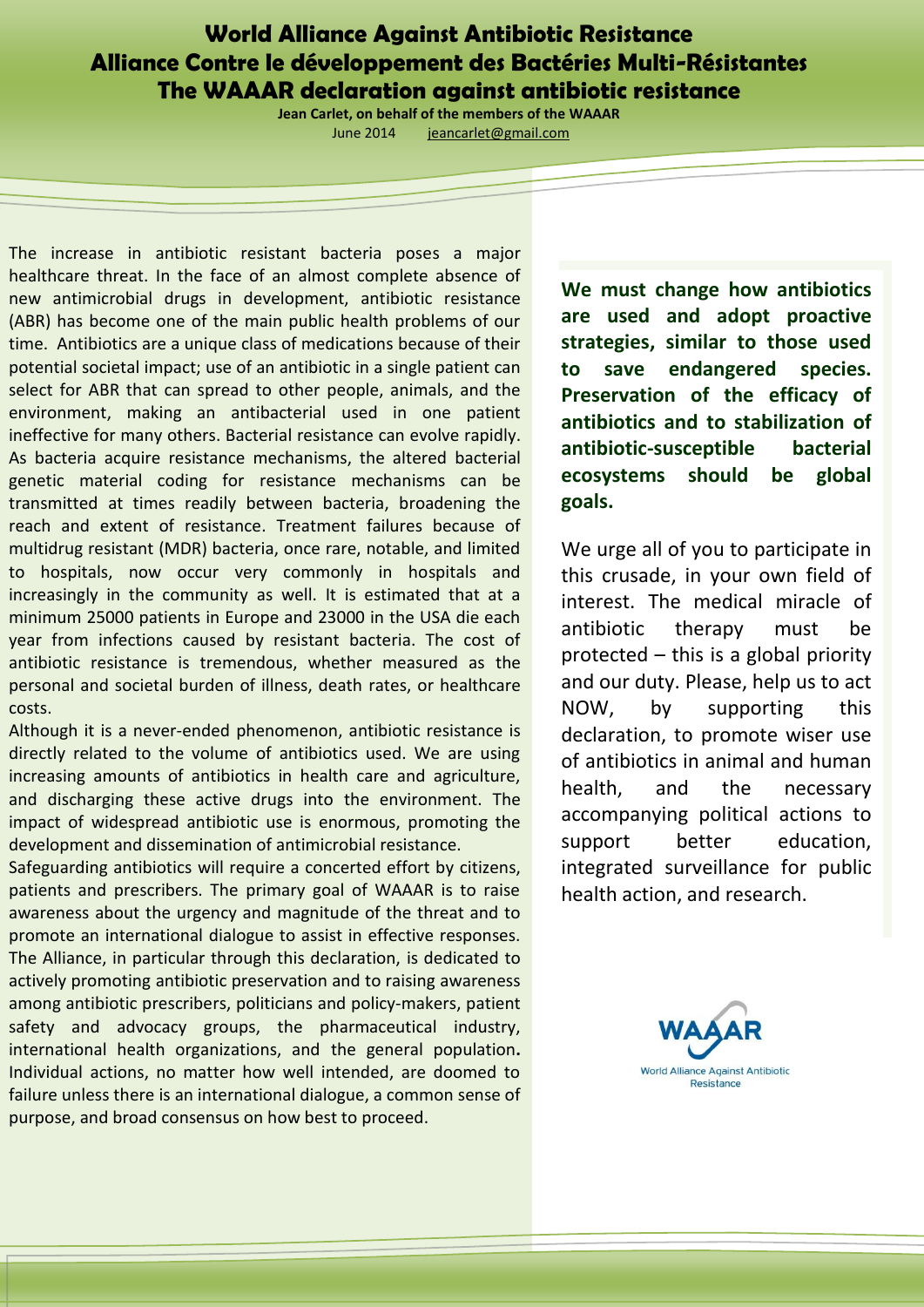# **WAAAR advocates for the following 10 actions**

**1. Promotion of awareness of all the stakeholders - including the general public - of the threat represented by antibiotic resistance**

•Strong cooperation among international political, economic and public health organizations, which, all together, must take the lead of this action against antibiotic resistance.

**3. Continuous access to antibiotics of assured quality, especially in middle and low income countries**

### **5. Use of diagnostic tests**

•Appropriate use of existing diagnostic tests and development and implementation of new rapid, costeffective and accurate diagnostic tests, adapted to the local context, to aid in distinguishing bacterial and nonbacterial etiologies. Rapid diagnostics may help clinicians avoid unnecessary treatments, rapidly select appropriate targeted therapies and inform the duration of treatment

## **7. Educational efforts for change**

- •Educational programs directed at children/teenagers on antibiotics, bacterial resistance, and infection control (e-Bug model)
- Development of large coordinated, effective information and awareness campaigns directed at the public on expectations about the rational/appropriate use of antibiotics.
- •Continuous education and training programs in the curriculum for all health care professionals in all settings (veterinarians, medical, dental, nursing, pharmacy and allied health care schools) and continuing professional education programs, on the rational use of antibiotics, including indications, dosing and duration of therapy. Education of farmers

### **9. Basic and applied research, and development of new antibiotics**

- •Increased support for basic and applied research aiming at curbing bacterial resistance in human and veterinary medicine.
- Use of the principles of orphan drugs for new antibiotics
- •Incentives to stimulate research of new drugs (antibiotics and novel compounds) and vaccines via regulatory pathways that allow for fast track development.
- •New economic business models to support the cost of innovation while safeguarding public health interests.

**2. Organization, in each country, ideally by Ministries of Health or regulatory bodies, of a financed national plan for the containment of antibiotic resistance, with the participation of all stakeholders, including patient advocacy groups**

#### **4. Integrated Surveillance of antibiotic resistance (ABR) and antibiotic use**

• Standardized monitoring of antibiotic use and resistance at institution, regional, and country (comprehensive national data instead) level (through a Centers for Diseases Control and Prevention model) to allow comparative statistics (benchmarking), to be updated preferably in real-time and at least every 12 months. This will require adequate laboratory capacity using international standardized methods that may be facilitated by a centralized technologic coordinating infrastructure and information technology

## **6. Antibiotic stewardship (prudent, controlled and monitored approaches to the use of antibiotics)**

- In humans (hospitals, long term care facilities and primary care).
- In animals (animal husbandry, agriculture, aquaculture and animal health /veterinary setting), in a "one health" philosophy.
- Progressive elimination of the "over the counter" (i.e. available without a prescription) access to antibiotics (systemic and topicals) for humans or animals.
- Ban of the use of antibiotics as growth promotion in food animals, and exceptional use in prophylaxis.
- Rational use of metaphylaxis (Prophylaxis when some animals in the livestock are sick, or at high risk to be sick), and of animal treatment.
- Limitation of the use of critically important antibiotics in humans and animals (e.g., carbapenems)

## **8. Containment of bacterial transmission and prevention of infection**

- •Promotion of universal hand hygiene and all infection control interventions that have been proven to reduce rates of resistance
- •Relentless efforts to prevent transmission of MDR organisms in healthcare, food production and animal husbandry
- Programs to limit the contamination of drinking water with MDR bacteria, as well as contamination of the environment
- •Promotion of the use of available vaccines, in humans and animals

**10. Request for UNESCO to include the "concept of antibiotic" in the list of the intangible cultural heritage.**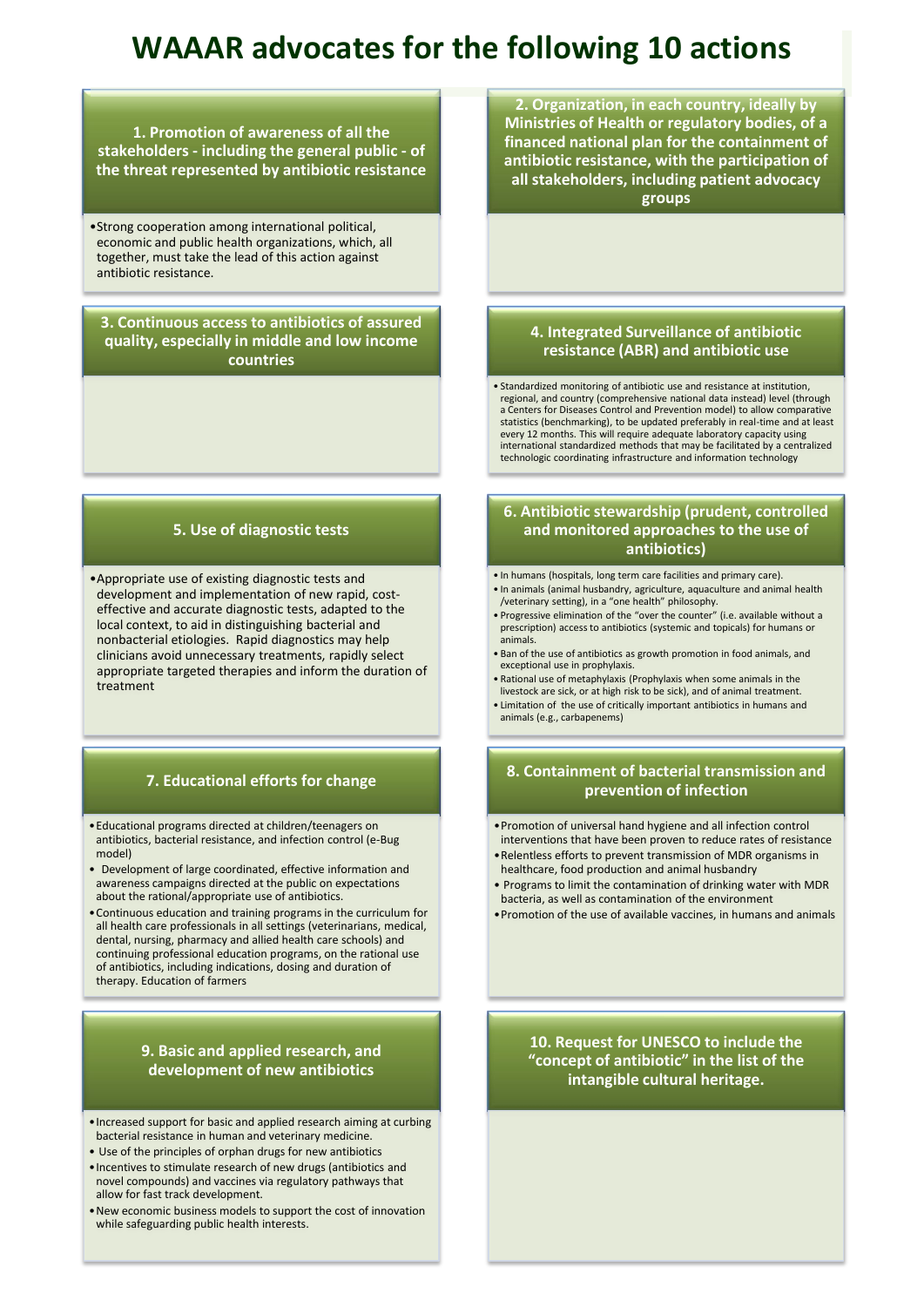**WAAAR is a group of 700 individuals from 55 different countries representing all the key stakeholders (physicians, veterinarians, microbiologists, surgeons, pharmacists, nurses, evolutionary biologists, ecologists, environmentalists, patient advocacy groups). The Alliance receives support from more than 140 learned societies or professional groups throughout the world. WAAAR is a nonprofit organization open to professionals and consumers worldwide. WAAAR receives no funding from the pharmaceutical industry**

#### **Supporting Individuals**

receives no funding from the pharmaceutical industry

Laurent Aaron (France), Mohamed Salah Abassi (Tunisia), Lilian Abbo (USA), Oladipo Aboderin (Nigeria), Edward Abraham (USA), Fekri Abroug (Tunisia), Jacques Acar (France), Wafa Achour (Tunisia), Javier Adachi (USA), Seif Al-Abri (Oman), Haifaa Al-Mousa (Kuwait), Antonio Albaya-Moreno (Spain), Corinne Alberti (France), Serge Alfandari (France), Amani Alnimr (Saudi Arabia), Celia Alpuche Aranda (Mexico), Francisco Alvarez de Lerma (Spain), Fatma Amer (Egypt), Antoine Andremont (France), François Angoulvant (France), Maryvonne Anguill (France), Massimo Antonelli (Italy), Eleni Antoniadou (Greece), Guillaume Arlet (France), Apostolos Armaganidis (Greece), Anne Arnera (France), Antonio Artigas (Spain), Claude Attali (France), Fréderic Auber (France), Jean-Pierre Aubert (France), Bernard Augereau (France), Martine Aupée (France), Olfa Bahri (Tunisia), Françoise Ballereau (France), Gérard Bapt (France), Fernando Baquero (Spain), Timothy Barkhan (Singapore), Ouahid Barouti (Morocco), Marie-Anne Barthelemy (France), Greg Barton (UK), Davide Bastoni (Italy), Michel Baussier (France), Luis Bavestrello (Chile), Birgit Beger (Belgium), Samuel Benenson (Israel), Fethi Bensalem (France), Guillaume Béraud (France), Frederique Bergheau (France), Gordon Bernard (USA), Philippe Berthelot (France), Xavier Bertrand (France), Frédérique Beuhorry-Sassus (France), Pascal Beuret (France), John Billington (USA), Jacques Birgé (France), Sandra Biscardi (France), Luis Blanch (Spain), Hervé Blanchard (France), Thomas Bleck (USA), Joseph Blondeau (Canada), François Blot (France), France Borgey (France), Alain Bousquet-Mélou (France), Jean Brami (France), Christophe Brard (France), Stéphane Bretagne (France), Cédric Bretonnière (France), Adrian Brink (South Africa), Sheldon Brown (USA), Catherine Bruant-Rodier (France), Christian Brun-Buisson (France), Fabrice Bruneel (France), Frederico Bruzzi de Carvalho (Brazil), Christophe Buhot (France), Huda Bukharie (Saudi Arabia), André Cabié (France), Thierry Calandra (Switzerland), Isabelle Caniaux (France), Manuela Caniça (Portugal), Rafael Canton (Spain), Philippe Carenco (France), Camille Carlet (France), Claude Carlet (France), Florian Carlet (France), Jean Carlet (France), Romain Carlet (France), Otto Cars (Sweden), Manuel Cassiano-Neves (Portugal), Bernard Castan (France), Vincent Castellan (France), France Cazenave-Roblot (France), Alain-Michel Ceretti (France), Jean-Charles Chakarian (France), Ludivine Chalumeau-Lemoine (France), John Chandy (USA), Bernard Chanfreau (France), Jean Chastre (France), Robert Chausset (France), Pascal Chavanet (France), William Cheadle (USA), Jean-Daniel Chiche (France), Christian Chidiac (France), Olivier Chosidow (France), Natalia Chueca (Spain), Jon Cohen (UK), Robert Cohen (France), Peter Collignon (Australia), Frédéric Collot (France), Patrick Coloby (France), John Conly (Canada), Cruz Cordero (Brazil), Catherine Cordonnier (France), Alejandra Corso (Argentina), Sara Cosgrove (USA), René Courcol (France), Steve Crane (USA), Donald Craven (USA), Adnida Crespin (France), Marces Cyrillo (Brazil), Pierre-Eric Danin (France), Jan De Waele (Belgium), Pierre Dellamonica (France), E. Patchen Dellinger (USA), Philip Dellinger (USA), Jean Delmont (France), Eric Denes (France), George Dimopoulos (Greece), Dimitri Drekonja (USA), Anahi Dreser Mansilla (Mexico), Pierre-Louis Druais (France), Sylvie Dufour-Pierrat (France), Catherine Dumartin (France), Martin Dünser (Austria), Michel Dupont (France), Ricardo Durlach (Argentina), Oliver Dyar (UK), Gabriela Echaniz (Mexico), Paul Edelstein (USA), Philippe Eggimann (Switzerland), Mohamed Elghonemi (Egypt), Naima Elmdaghri (Morocco), Rehab Elsaid (Egypt), Rehab Elsokari (Egypt), Dan Engelhard (Israel), Jacques Fabry (France), Christopher Farmer (USA), J. Fernandez (Spain), Simon Finfer (Australia), Patricia Finn (USA), Katrin Fjeldsted (Israel), Daniel Floret (France), Francesco Flozaro (Spain), Jacinthe Foegle (France), Xavier Forceville (France), Sandra Fournier (France), Irène Frachon (France), Alexander Friedrich (The Netherlands), Pascal Funuel (France), Didier Gaillard (France), Jacques Gaillat (France), Tatiana Galperine (France), Karine Gambarotto (France), Bernard Garo (France), Maité Garrouste-Orgeas (France), Petra Gastemeier (Germany), Jean-Yves Gauchot (France), Remy Gauzit (France), Gaëtan Gavazzi (France), Louise Gazagne (France), Julie Gerberding (USA), Abdul Ghafur (India), Evangelos Giamarellos-Bourboulis (Greece), Eleni Giamarellou (Greece), Marine Giard (France), Mark Gilchrist (UK), Jacques Gilquin (France), Fernando Gilsanz (Spain), Marek Gniadkowski (Poland), Charalambos Gogos (Greece), Don Goldman (USA), Florence Gordon (France), Thomas Gottlieb (Australia), Ian Gould (UK), Joao Gouveia (Portugal), Jennifer Grant (Canada), Lindsay Grason (Australia), Alix Greder (France), Hajo Grundman (The Netherlands), Eric Guaguere (France), Gwenaëlle Guéroult-Locher (France), Benoit Guery (France), Bertrand Guidet (France), Catherine Guignabert (France), Pradip Gupta (India), Sanjay Gupta (UK), Mohan Gurjar (India), Manuel Guzman (Venezuela), Joseph Hajjar (France), Noha Hammad (Egypt), Anette Hammerum (Denmark), Hakan Hanberger (Sweden), Regina Hanke (Germany), Stephan Harbarth (Switzerland), Anita Harel (France), Elisabeth Heisbourg (Austria), Isabelle Hermes (France), Jean-Pierre Hermet (France), Bernard Hirschel (Switzerland), Bruno Hoen (France), Aidan Hollis (Canada), Xiao Honghong (China), David Hooper (USA), Juan Pablo Horcajada (Spain), Bruno Housset (France), Waleria Hryniewicz (Poland), Li Yang Hsu (Singapore), Susan Huang (USA), James Hughes (USA), Jean-Louis Hunault (France), Lotte Jakobsen (Denmark), Nordiah Jalil (Malaysia), Hilde Jansens (Belgium), Vincent Jarlier (France), William Jarvis (USA), Dominique Jean (France), Matjaz Jereb (Slovenia), James Johnson (USA), Marie-Laure Joly-Guillou (France), Olivier Jonquet (France), Guillaume Kac (France), Deogracias Kaddu-Mulindwa (Uganda), Mitsuo Kaku (Japan), Badreddine Kilani (Tunisia), Eui-Chong Kim (South Korea), Dorothée Kinde Gazard (Benin), Keith Klugman (USA), Stacey Klutts (USA), Jan Kluytmans (The Netherlands), Marin Kollef (USA), Despoina Koulenti (Greece), Michael Kresken (Germany), François Lacoin (France), Jean-Patrick Lajonchère (France), Nathalie Landgraf (France), Gérard Larroussinie (France), Pierre-François Laterre (Belgium), Anne-Marie Lavenaire (France), Thierry Lavigne (France), Ramanan Laxminarayan (USA), Thi Anh Thu Le (Vietnam), Françoise Leblanc-Jouffre (France), Nam Yong Lee (South Korea), Olivier Lehiani (France), Hervé Lelouet (France), Frédérique Lemanach-Kergueris (France), Alain Lepape (France), Joel Leroy (France), Xavier Lescure (France), Mitchell Levy (USA), Gabriel Levy-Hara (Argentina), Ling Moi Lin (Singapore), Jeffrey Lipman (Australia), Joel Livartowski (France), David Looke (Australia), Fernando Luis Lopez Cardozo (Brazil), Francisco Lopez Medrano (Spain), Anne Lotthé (France), Jean Christophe Lucet (France), David Lupande (D. R. Congo), Jean-Yves Madec (France), Jean-Luc Mainardi (France), Sundaresan Maiylagan (Mauritius), Jordi Mancebo (Spain), Franck Mansour-Adeoti (France), Enrique Maravi (Spain), Bruno Marchou (France), Darcy Marciniuk (Canada), John Marshall (Canada), Claude Martin (France), David Martin (USA), Luis Martinez-Martinez (Spain), Alain Martinot (France), Emilio Maseda (Spain), Dimitrios Matamis (Greece), Sophie Matheron (France), Ricardo Matos (Portugal), Marie Matthews (UK), Thierry May (France), Thierry Mayet (France), John McGowan (USA), Shaheen Mehtar (South Africa), Jose Mario Meira Teles (Brazil), Marc Mendelson (South Africa), Christian Michelet (France), Albert Mifsud (UK), Magolia Mikaszewska-Sokolewicz (Poland), Jessica Minion (Canada), Christelle Miquel (France), Jean-Paul Mira (France), Jose Miro (Spain), Benoit Misset (France), Jean-Jacques Monot (France), Philippe Montravers (France), Joy Mootien (France), Rui Moreno (Portugal), Andrew Morris (USA), Gérard Moulin (France), Cécile Mourlan (France), Gilbert Mouthon (France), Wafaa Mowafy (Egypt), Elke Muhl (Germany), A. Muruganathan (India), Enani Mushira (Saudi Arabia), Babacar N'Doye (Senegal), Aburjania Nana (USA), Michael Niederman (USA), Gérard Nitenberg (France), Patrice Nordman (France), Assumpta Novira (Spain), Cyrille Nowak (France), Iruka Okeke (USA), Pedro Maria Olaechea (Spain), Abeer Omar (Kuwait), Steve Opal (USA), Carlos Ortiz Leyba (Spain), Bauke Oudega (The Netherlands), Eric Oziol (France), Bernard Page (France), Jose Arthur Paiva (Portugal), Lucy Palmer (USA), Mercedes Palomar-Martinez (Spain), Pierre Parneix (France), Didier Payen de la Garanderie (France), Eli Perencevich (USA), Trish Perl (USA), Christian Perronne (France), Georg Peters (Germany), Matthew Peters (Australia), Dominique Peyramond (France), François Philippart (France), Didier Pittet (Switzerland), Jean-François Pittet (USA), Patrick Plésiat (France), Mathias Pletz (Germany), Marie-Cécile Ploy (France), Florence Pospisil (France), Pascal Pouedras (France), Garyphallia Poulakou (Greece), Anny Poursinoff (France), Peter Pronovost (USA), Céline Pulcini (France), Massimo Puoti (Italy), Shanmugan Puvanendiram (Sri Lanka), Michael Quintel (Germany), Christian Rabaud (France), Claude Rambaud (France), Helena Ramos (Portugal), Ossama Rassla (Egypt), Josette Raymond (France), Bernard Regnier (France), Konrad Reinhart (Germany), Jordi Rello Condomines (Spain), Jean-Claude Revil (Reveil?), (France), Agnès Riché (France), Paul Richman (USA), Rosana Richmann (Brasil), Viviana Rodriguez (Argentina), Jesus Rodriguez-Bano (Spain), Olivier Romain (France), Karine Romand (France), Elisabeth Rossines (France), MonIque Rothan-Tondeur (France), Jean-François Rousselot (France), Ethan Rubinstein (Canada), Vladimir Rudnov (Russia), Narender Saini (India), Dominique Salmon (France), Reinaldo Salomao (Brazil), Miguel Sanchez Garcia (Spain), Antonio Santos-Bouza (Spain), Marie-Caude Saux (France), Anne Savey (France), Lynora Saxinger (Canada), Benoit Schlemmer (France), Jean-Luc Schmit (France), Dietmar Schneider (Germany), Janet Schoemaker (USA), Sanjeev Singh (India), Jordi Sole-Violan (Spain), Sara Soto (France), Jean-Paul Stahl (France), Annabelle Stoclin (France), Alexis Tabah (Australia), Jean-Philippe Tabut (France), Paul Anamtharajah Tambyah (Singapore), Fabienne Tamion (France), Phillip Tarr (USA), Pierre Tattevin (France), Fred Tenover (USA), Nicolas Terzi (France), Marthe Than Lecompte (Switzerland), Jonathan Theodore (France), Didier Thevenin (France), Philippe Thevenot (France), Laurent Thiriet (France), Carol Thompson (USA), Joseph Thurn (USA), Glenn Tillotson (USA), Hanene Tiouiri (Tunisia), Antonio Torres (Spain), François Trémolières (France), Michel Troadec (France), Rabiatu Umar (Nigeria), Garance Upham (France), Carl Urban (USA), Jan Vaarten (-), Dominique Valla (France), Nathalie Van Der Mee-Marquet (France), Jos Van der Meer (The Netherlands), Tom Van Der Poll (The Netherlands), Jacques Vancel (France), Philippe Vanhems (France), Remi Varin (France), Emmanuelle Varon (France), David Vaughan (USA), Marc Veilly (France), K. Vijayakumar (India), Alvaro Villanueva (Columbia), Jean-Louis Vincent (Belgium), Virginie Vitrat (France), Andreas Voss (The Netherlands), Robert Wachter (USA), Tim Walsh (UK), Peter Wark (Australia), Grant Waterer (Australia), Henrik Caspar Wegener (Denmark), Pierre Weinbreck (France), Robert Weinstein (USA), Scott Weissman (USA), Jeanine Wiener-Kronish (USA), Alexander Wilmer (Belgium), Benjamin Wyplosz (France), Ibrahim Yacoub-Agha (France), Melanie Young (USA), Ibrahim Yusuf (Nigeria), Emile Zein (Lebanon), George Zhanel (Canada), Stephen Zinner (USA), Joséphine Zoungrana (Burkina Faso), Nadezhda Zubareva (Russia).